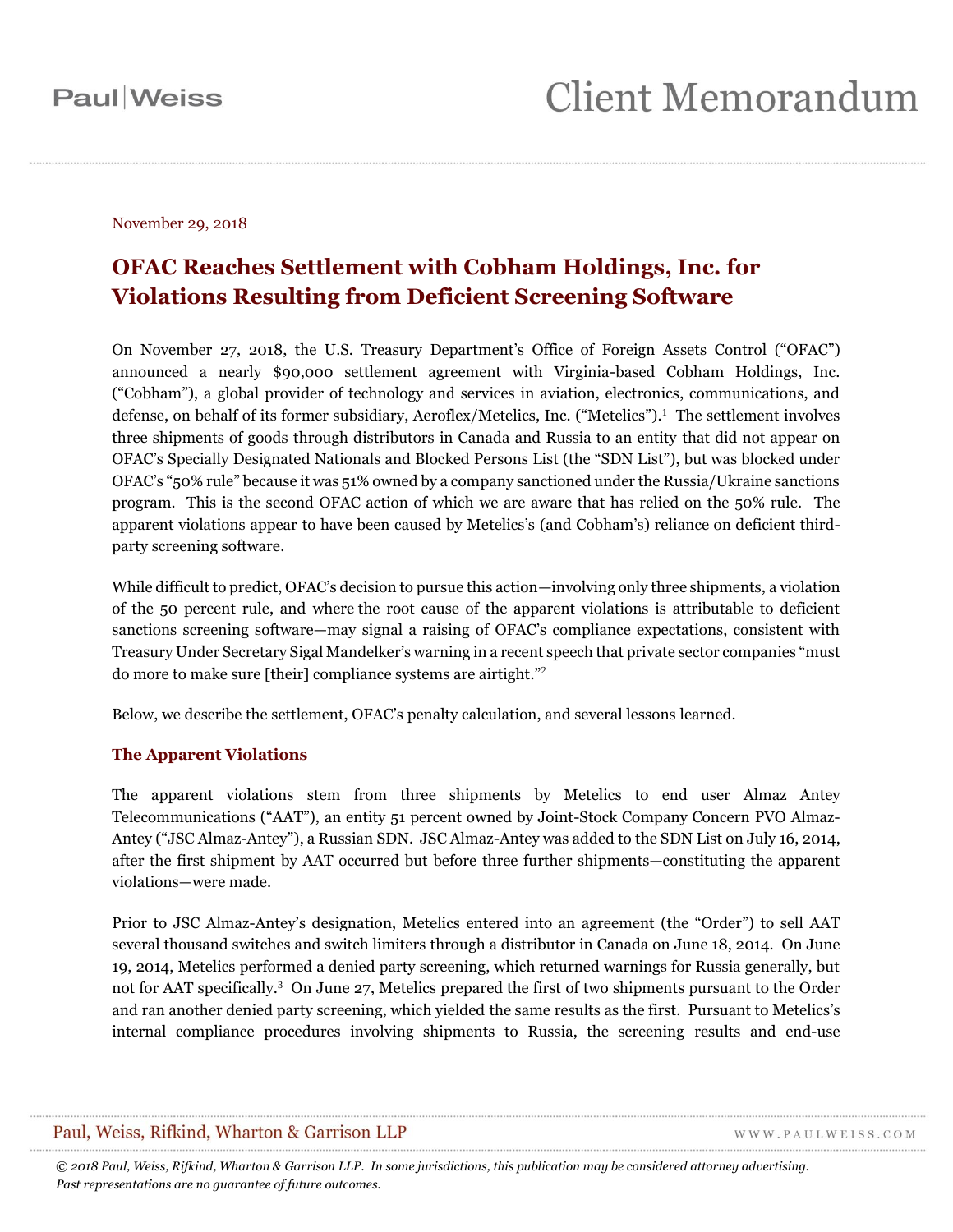certificates were forwarded to Metelics's Director of Global Trade Compliance for review and approval. The Director of Global Trade Compliance approved the shipment, which shipped on June 27, 2014.

On July 16, 2014, over two weeks after the first shipment, OFAC designated JSC Almaz-Antey and added it to the SDN List. JSC Almaz-Antey is a Russian entity engaged in the research, development, and manufacture of air defense missile systems, radar systems, and arms control systems, as well as other military, dual-use, and civil products.<sup>4</sup> JSC Almaz-Antey was designated pursuant to Executive Order 13661, "Blocking Property of Additional Persons Contributing to the Situation in Ukraine," dated March 16, 2014, for operating in the arms sector in Russia. At all times relevant to the conduct at issue, JSC Almaz-Antey owned 51 percent of AAT, which meant AAT was also blocked as of July 16, 2014 under operation of OFAC's 50 percent rule.<sup>5</sup>

On July 31, 2014, Metelics prepared the second shipment of the Order, consisting of switch limiters and switches valued at \$745,322, and again performed a denied party screening. Cobham's denied party screening software failed to return any matches or warnings for AAT, despite the fact that JSC Almaz-Antey was on the SDN List and both its name and that of AAT, the specified end user, contain the uncommon terms "Almaz" and "Antey," and the fact that Cobham had selected "fuzzy" search criteria to detect partial matches. Again, because the shipment involved Russia, it was elevated to Metelics's Director of Global Trade Compliance, who relied on the screening results to approve the shipment. Metelics completed the second shipment on July 31, 2014.

In October 2014, Metelics received an order for 20 sample switch limiters for AAT through a Russian distributor. Metelics performed the same denied party screening process it performed in July, which again generated no warnings for AAT. The sample switch limiters were sent in two shipments, one in December 2014 and one in January 2015. As with the prior shipments, these shipments were reviewed and approved by Metelics's Director of Global Trade Compliance. Each shipment was valued at ten dollars.

Cobham discovered the problematic shipments during sale negotiations and related due diligence prior to its December 14, 2015 sale of Metelics.

#### **Factors Affecting OFAC's Penalty Determination**

Pursuant to Ukraine Related Sanctions Regulations (the "URSR"),<sup>6</sup> Cobham faced a maximum civil monetary penalty of \$1,990,644. Cobham voluntarily self-disclosed the apparent violations, which OFAC determined to be non-egregious, resulting in a base penalty of \$125,010. In arriving at the final settlement amount of \$87,507, OFAC considered both aggravating and mitigating factors pursuant to its Economic Sanctions Enforcement Guidelines.<sup>7</sup>

OFAC determined the following to be aggravating factors: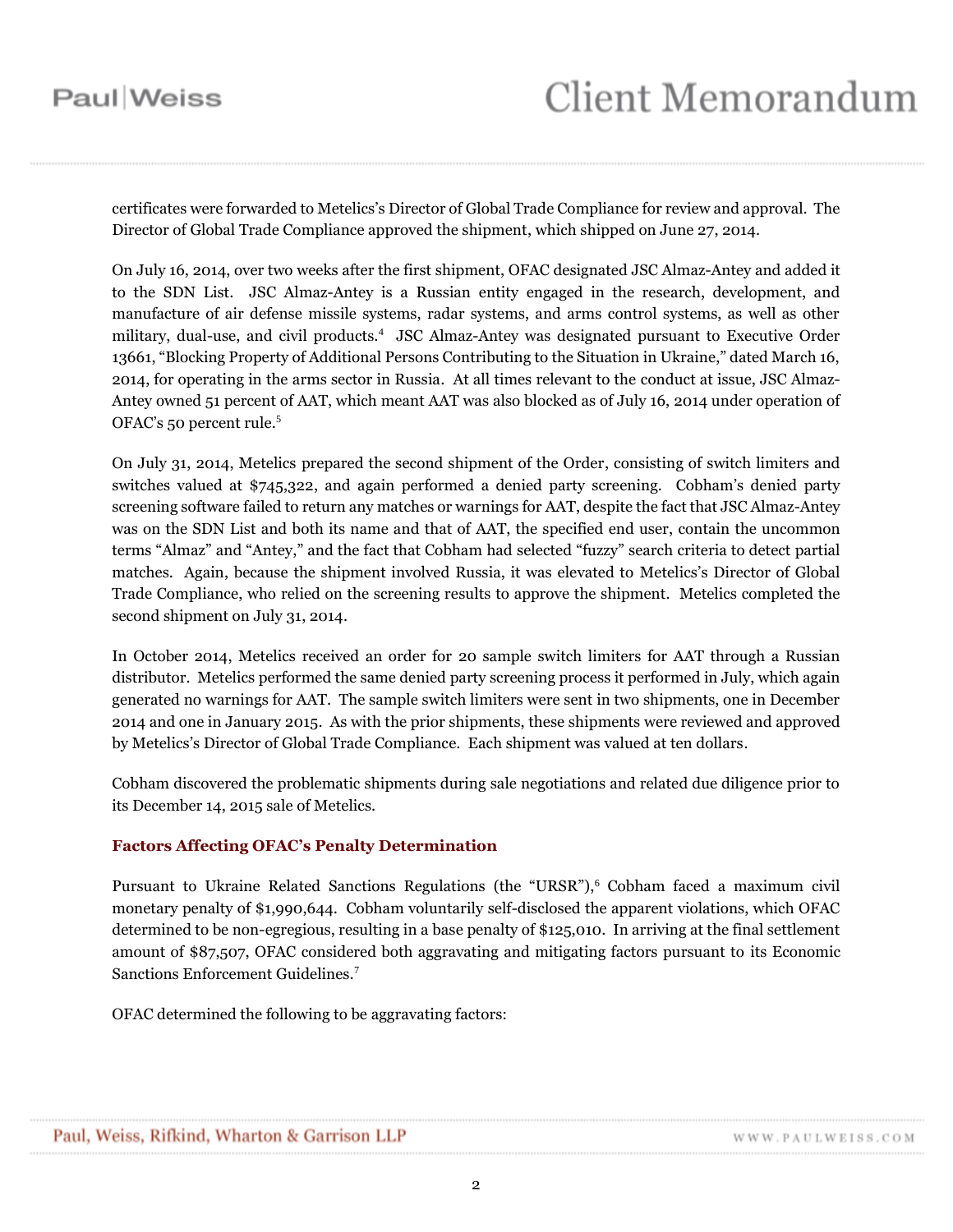# **Client Memorandum**

- "Metelics failed to recognize warning signs when exporting goods on multiple occasions through distributors to the subsidiary of a blocked person with nearly the same name as the blocked person";
- Metelics's "Director of Global Trade Compliance reviewed and approved the transactions constituting the apparent violations";
- "[T]he apparent violations resulted in harm to the sanctions program objectives of the URSR by conferring an economic benefit to a blocked person tied to Russia's defense industry";
- "Metelics and Cobham are large and sophisticated entities operating in a sensitive industry";
- "Cobham and its compliance personnel were involved in prior apparent violations of the Iranian Transactions and Sanctions Regulations administered by OFAC"; and
- "Metelics was subject to a consent agreement for violations of the International Traffic in Arms Regulations administered by the U.S. Department of State resulting from recurring compliance failures."<sup>8</sup>

OFAC determined the following to be mitigating factors:

- "Metelics has not received a penalty notice or finding of violation from OFAC in the five years preceding the earliest date of the transactions giving rise to the Apparent Violations";
- "Cobham cooperated with OFAC by submitting a detailed disclosure";
- "[T]he primary transaction underlying the Apparent Violations straddled changes in the URSR such that a portion of the transaction occurred prior to it being prohibited"; and
- "Cobham implemented certain remedial measures," including:
	- **terminating the alleged problematic conduct;**
	- acquiring and implementing new screening software to address the deficiency in the prior screening software;
	- acquiring and implementing a new tool capable of identifying persons known to be owned by parties on the SDN List;
	- implementing a process of enhanced due diligence for transactions that are high risk from the OFAC perspective; and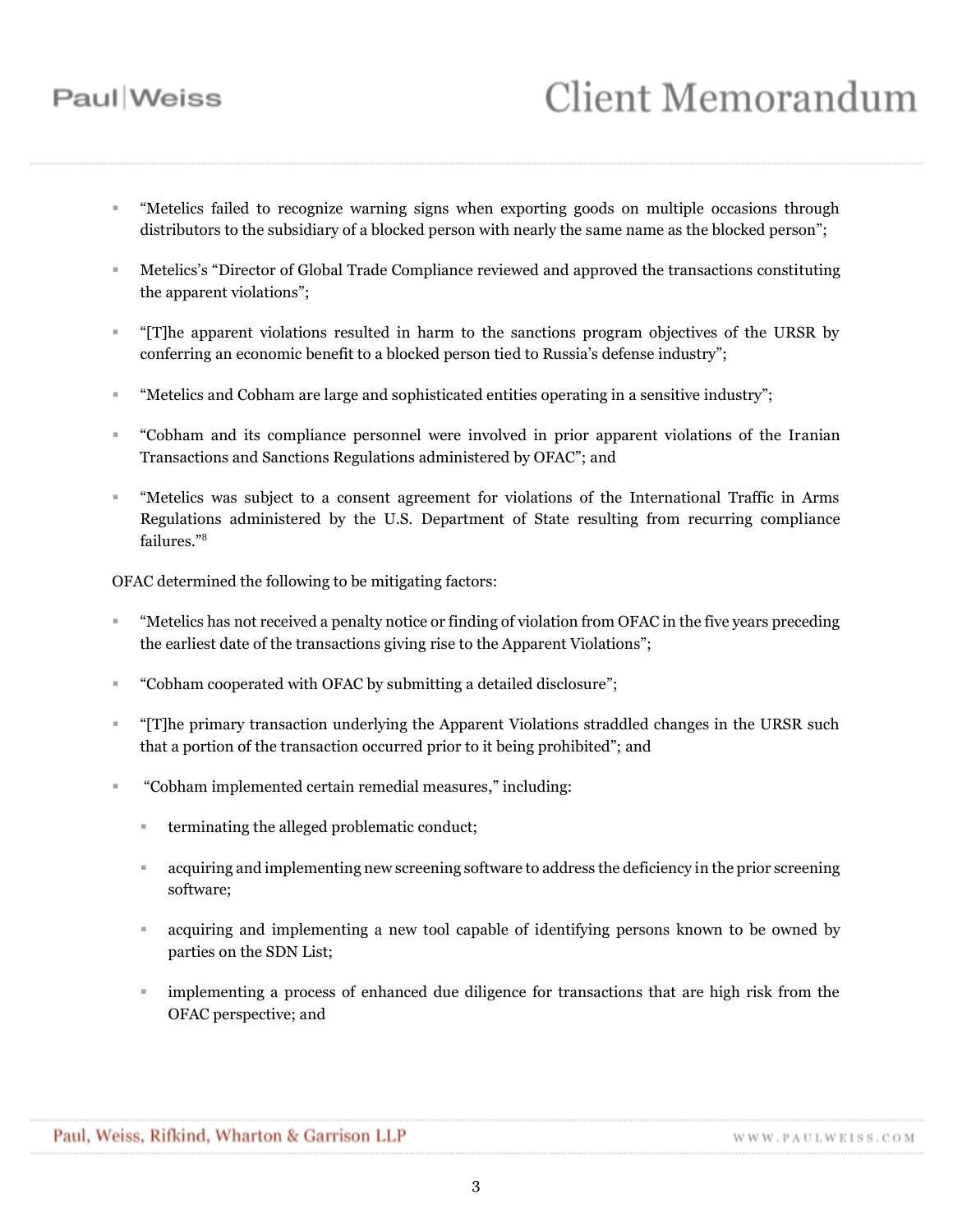• circulating a "lesson learned bulletin" to all U.S.-based international trade compliance personnel.<sup>9</sup>

As is its standard practice, OFAC did not disclose how it weighed these aggravating and mitigating factors in reaching the settlement amount.

#### **Implications**

Despite the relatively low settlement amount, this case provides a few key lessons.

First, this is only the second instance of which we are aware in which OFAC resolved a public enforcement action for the processing of transactions with an entity that was not on the SDN List, but was blocked by operation of the 50% rule. The first such action was against Barclays in 2016, where OFAC provided guidance suggesting that it would pursue enforcement actions involving the 50% rule particularly where, among other things, information concerning the SDN ownership of a customer is publicly available, such that a company should have been able to realize the blocked nature of the entity (for example, in the Barclay's case, similar transactions had been rejected by other financial institutions).<sup>10</sup> Although OFAC does not offer an explanation, it appears here that the similarity in name between the SDN and its owned entity—such that either arguably should have triggered an alert during sanctions screening—justified a monetary penalty. More broadly, OFAC's action based on the 50% rule highlights the need for companies, at a minimum, to understand the ownership structure of their customers, particularly when such counterparties are operating in a high-risk jurisdiction (such as Russia).

Second, in describing the company's remedial measures, OFAC noted that the company acquired and implemented a "screening and business intelligence tool" with the capability of flagging persons "known to be owned by parties identified on the SDN List . . . to conduct enhanced due diligence on higher risk transactions." 11 Companies in a variety of sectors have increasingly utilized vendors to enhance their ability to identify entities that are blocked pursuant to the 50% rule, and OFAC's recognition of this practice may offer further encouragement to adopt these techniques. OFAC also recognized other steps that companies may wish to emulate, including providing employees training on the 50% rule.<sup>12</sup> OFAC also stressed that "it is essential that companies engaging in international transactions maintain a culture of compliance where front line staff are encouraged to follow up on sanctions issues, including by promptly reporting to compliance personnel transactions suspected to involve sanctioned parties."<sup>13</sup>

Third, the Cobham settlement serves as an important reminder to entities conducting international business "in high-risk industries (*i.e.*, defense) to implement effective, risk-based compliance measures, especially when engaging in transactions involving high-risk jurisdictions."<sup>14</sup> In the past, OFAC may, depending on the circumstances, have excused a screening error with a cautionary letter, particularly where, as here, a company had implemented procedures to elevate high-risk transactions for review and approval by its compliance department, and failed to identify an SDN connection not through a failure to perform party screening, but through a deficiency in the validity of its third party screening software. OFAC's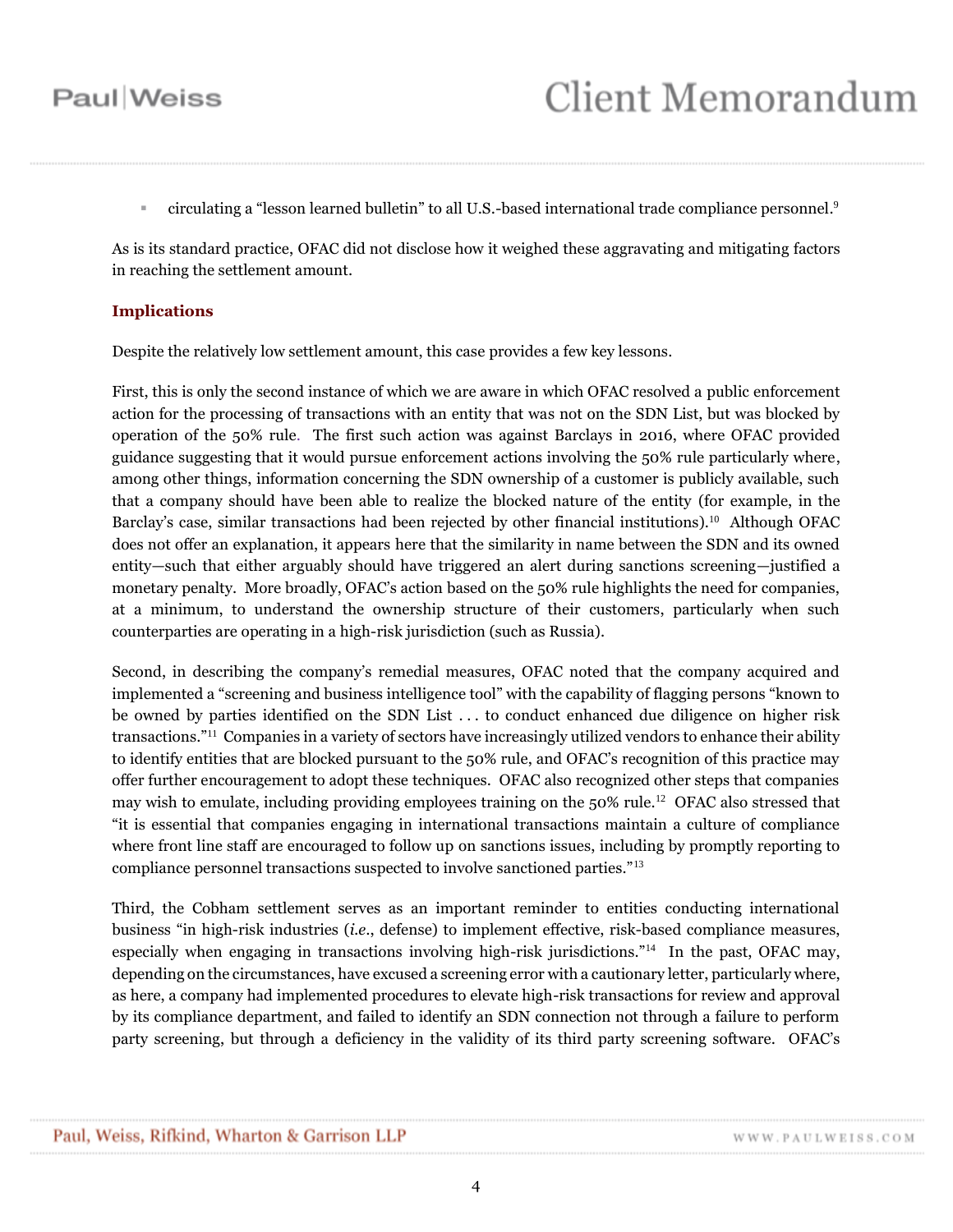# **Client Memorandum**

decision to pursue a penalty against Cobham may suggest that OFAC is increasing its expectations that companies—and particularly "large and sophisticated entities operating in a sensitive industry"—will thoroughly pressure test their screening software to avoid these sorts of errors. OFAC stated that "persons employing sanctions screening software should take steps to ensure it is sufficiently robust and that appropriate personnel are trained on its functionality."<sup>15</sup> In light of this guidance, companies should consider periodically testing their screening software, including by ensuring that they do not utilize an "all word" match criteria, such that no hit will be generated if a search subject's name shares only some words in common with a prohibited party.

Finally, an unusual facet of the Cobham settlement is the fact that Metelics is no longer a subsidiary of Cobham. Generally OFAC will not pursue a former owner, but will instead bring its enforcement action against the company being sold or the acquiring entity. In this instance, it could well be the case that Cobham submitted its voluntary self-disclosure prior to its December 2015 sale of Metelics, and Cobham's willingness to accept responsibility for the Metelics's conduct may have resulted from negotiations with the buyer. OFAC also describes the deficient screening software as "Cobham's," so it is also possible that Cobham undertook a larger internal investigation in connection with the software deficiencies identified in relation to Almaz-Antey and that OFAC felt Cobham, as the provider of the software to its subsidiary, was itself responsible for the apparent violations. Regardless, the settlement underscores that compliance with sanctions regulations can be a critical element of due diligence in mergers and acquisitions. Here, the apparent violations were discovered during diligence related to Metelics's sale, presumably giving the parties the opportunity to contractually allocate the risk of any future OFAC enforcement action related to the apparent violations.

\* \* \*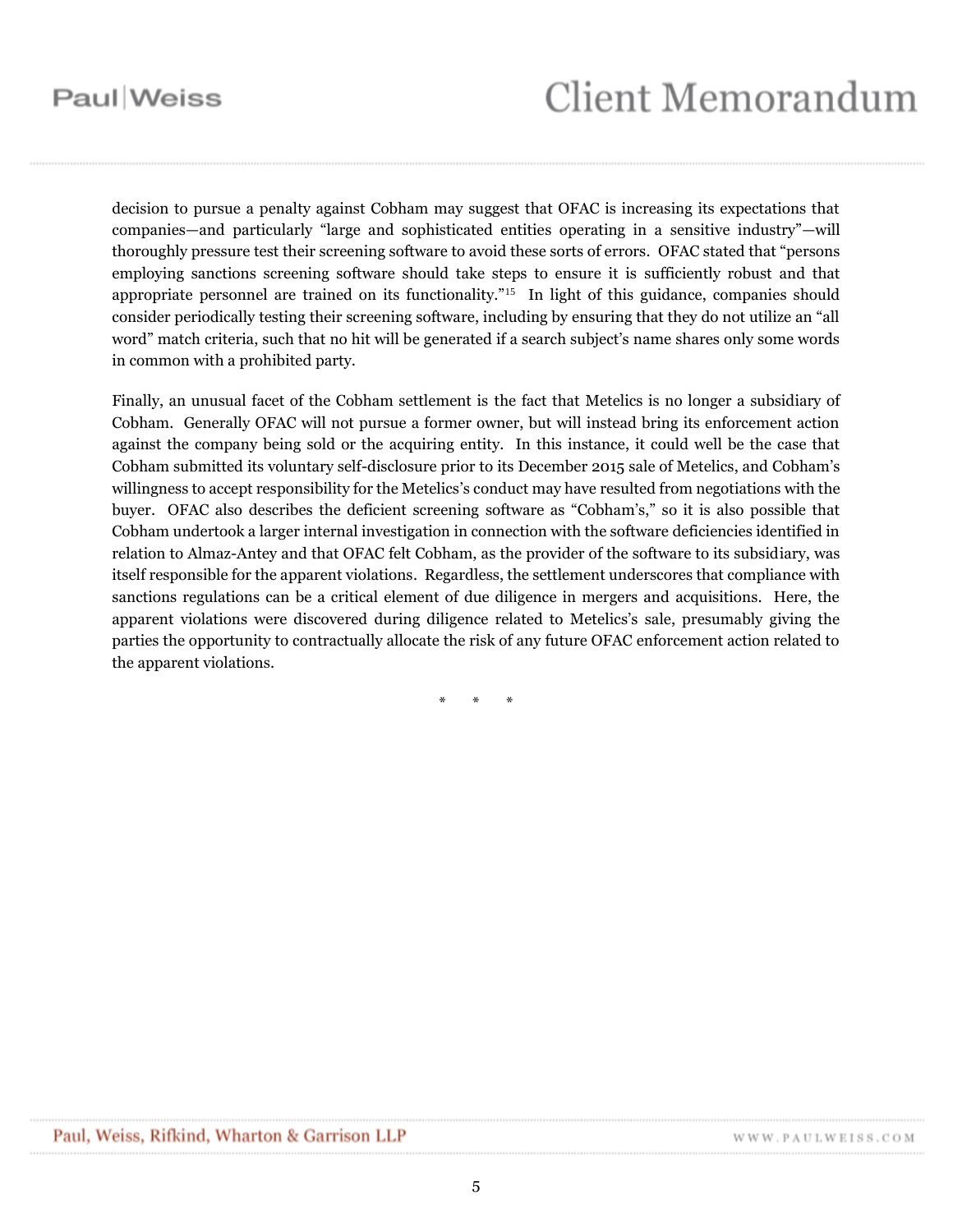## **Client Memorandum**

This memorandum is not intended to provide legal advice, and no legal or business decision should be based on its content. Questions concerning issues addressed in this memorandum should be directed to:

H. Christopher Boehning +1-212-373-3061 [cboehning@paulweiss.com](mailto:cboehning@paulweiss.com)

Roberto J. Gonzalez +1-202-223-7316 [rgonzalez@paulweiss.com](mailto:rgonzalez@paulweiss.com)

Rachel M. Fiorill +1-202-223-7346 [rfiorill@paulweiss.com](mailto:rfiorill@paulweiss.com) Jessica S. Carey +1-212-373-3566 [jcarey@paulweiss.com](mailto:jcarey@paulweiss.com)

Brad S. Karp +1-212-373-3316 [bkarp@paulweiss.com](mailto:bkarp@paulweiss.com)

Karen R. King +1-212-373-3784 [kking@paulweiss.com](mailto:kking@paulweiss.com) Michael E. Gertzman +1-212-373-3281 [mgertzman@paulweiss.com](mailto:mgertzman@paulweiss.com)

Richard S. Elliott +1-202-223-7324 [relliott@paulweiss.com](mailto:relliott@paulweiss.com)

*Associates Emily V. Cox and Katherine S. Stewart contributed to this Client Memorandum.*

- 7 *See* 31 C.F.R. part 501, app. A.
- <sup>8</sup> OFAC Web Notice 2-3.
- 9 *Id.* at 3.

 $\overline{a}$ 

- $11$  OFAC Web Notice at 3.
- <sup>12</sup> *Id.*

WWW.PAULWEISS.COM

<sup>1</sup> *See* U.S. Dep't of the Treasury, "Enforcement Information for November 27, 2018," available [here](https://www.treasury.gov/resource-center/sanctions/CivPen/Documents/20181127_metelics.pdf) ("OFAC Web Notice"). In settling these apparent violations, the companies did not admit liability.

<sup>2</sup> Sigal Mandelker, Under Sec'y for Terrorism and Fin. Intelligence, U.S. Dep't of the Treasury, Speech before the Foundation for the Defense of Democracies (June 5, 2018).

<sup>&</sup>lt;sup>3</sup> The name of the specific software used to screen these transactions has not been disclosed.

<sup>4</sup> *See* Bloomberg, Company Overview of Almaz-Antey PVO Concern Joint-stock Company, availabl[e here.](https://www.bloomberg.com/research/stocks/private/snapshot.asp?privcapId=34169028)

<sup>&</sup>lt;sup>5</sup> Under OFAC's 50 percent rule, an entity that is owned 50% or more by one or more SDNs must be treated as though it itself is on the SDN List. *See* U.S. Dep't of the Treasury, "Revised Guidance on Entities Owned by Persons Whose Property and Interests in Property are Blocked" (Aug. 13, 2014), availabl[e here.](https://www.treasury.gov/resource-center/sanctions/Documents/licensing_guidance.pdf)

<sup>6</sup> 31 C.F.R. part 589.

<sup>10</sup> U.S. Dep't of the Treasury, "Enforcement Information for February 8, 2016," available [here;](https://www.treasury.gov/resource-center/sanctions/CivPen/Documents/20160208_barclays.pdf) *see also* OFAC, Frequently Asked Questions: Sanctions Compliance, Additional Questions from Financial Intuitions, No. 116 (Jan. 15, 2015), availabl[e here.](https://www.treasury.gov/resource-center/faqs/Sanctions/Pages/faq_compliance.aspx#other_fi)